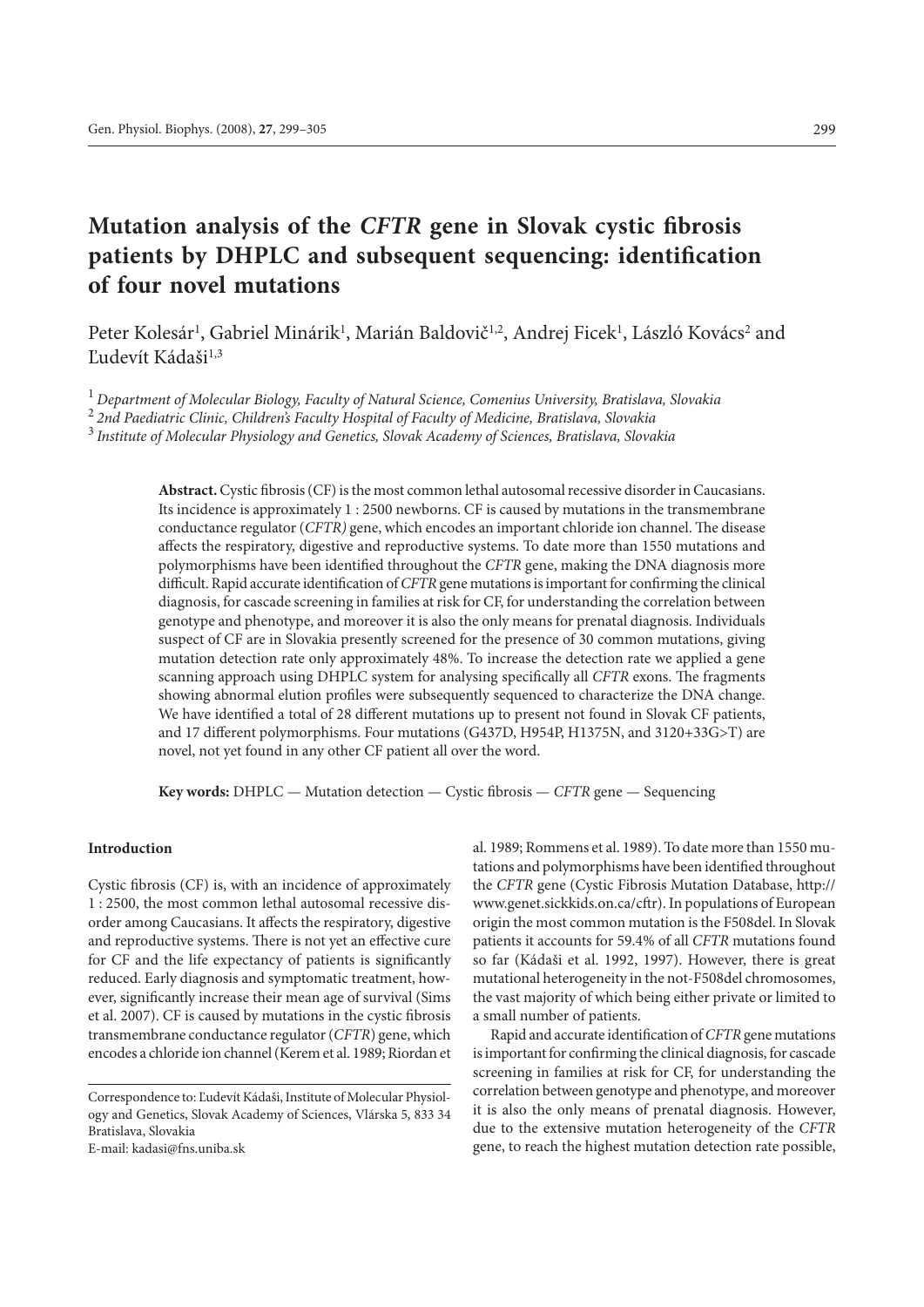search for any mutation within the whole gene is necessary. For this purpose several screening methods have been used (SSCP, DGGE), among which denaturing high performance liquid chromatography (DHPLC), has emerged as one of the most sensitive one (Le Maréchal et al. 2001; D'Apice et al. 2004). In addition it provides a high degree of automation and throughput.

Individuals suspect of CF in Slovakia are presently screened for the presence of 30 common mutations, giving the detection rate of only approximately 48% of all CF chromosomes. For diagnostic purposes it is a very low figure, considering the detection rate of about 95%, recommended by Consensus Conference organized by the European Cystic Fibrosis Society (Castellani et al. 2008).

The aims of this work were:

- to optimize the application of DHPLC for the *CFTR* gene scanning by defining suitable conditions for PCR amplification and DHPLC analysis,
- to use DHPLC for detection of *CFTR* gene mutations in a set of CF-suspect individuals, in which two causative mutations could not been identified by the previously used methods,
- to evaluate the efficiency of DHPLC analysis in detection of *CFTR* gene mutations in the Slovak population.

### **Materials and Methods**

## *DNA samples*

Genomic DNA was isolated from peripheral blood leukocytes using phenol-chloroform extraction followed by ethanol precipitation. The concentration and purity of DNA samples was measured by the NanoDrop ND-1000 UV-Vis Spectrophotometer (NanoDrop Technologies, USA). DNA samples were then diluted to the stock concentration of 75 ng/μl.

We analysed DNA samples of 85 non-consanguineous Slovak patients that had previously been tested for the presence of the most common CF mutations, due to suspicion of CF. In these patients, 10 different mutations were identified in one copy: F508del (65 patients), G542X (4 p.), R117H (3 p.), 3849+10kbC→T (3 p.), I148T (2 p.), R347P (2 p.), R553X (2 p.), N1303K (2 p.), 711+1G→T (1 p.), and 1717-  $1G\rightarrow A(1p)$ .

## *DNA amplification*

All 27 coding exons along with intron-exon boundaries of the *CFTR* gene were amplified in 27 PCR reactions using primers previously described by Le Marechal et al. (2001). Novel primer design was chosen for exons 6b and 9 (primers CFTR-ex6bF, CFTR-ex9F) to include the whole exons along with intron-exon boundaries and thus improving the sensitivity. These primers were designed by using Primer3 software (http://frodo.wi.mit.edu). Further, three other primers were considered unnecessarily long and were shortened (CFTR-ex15F, CFTR-ex17aR, CFTR-ex23F). The primers, summarized in Table 1, were purchased from Sigma-Genosys (Germany).

The PCR for each of the 27 *CFTR* exons was performed in a 30  $\mu$ l reaction volume containing 1 $\times$  concentrated S1.5 buffer (final concentration of MgCl<sub>2</sub> was 1.5  $\mu$ mol/l), 0.25 μmol/l of both primers, 67 μmol/l of each dNTP, 0.75 U Taq DNA polymerase, and approximately 75 ng DNA. All 27 exons were amplified using one of two touchdown PCR protocols previously described by Le Marechal et al. (2001). Cycling conditions were as follows: initial denaturation at 94°C for 3 min, 14 touchdown cycles with annealing temperature decreasing from 57/63°C by 0.5°C per cycle (denaturation at 94°C for 20 s, annealing for 40 s, primer extension at 72°C for 45 s), and 25 cycles at the final touchdown annealing temperature (50/56°C – Table 1) and a final elongation step at 72°C for 7 min. All reactions were carried out using the GeneAmp PCR system 2700 (Applied Biosystems, USA) and XP Cycler (Bioer Technology, China).

# *DHPLC analysis*

Prior to DHPLC analysis, to enable the formation of heteroduplexes, PCR products were denatured at 94°C for 5 min. and then gradually reannealed by decreasing the temperature by 0.5°C per 0.5 min to 54°C (in 80 steps).

DHPLC analysis was performed using the Transgenomic WAVE 3500 System equipped with a DNASep column (Transgenomic, Inc., UK). The temperature of the oven for the optimal separation of heteroduplex molecules in each amplicon was deduced from the melting profile of the amplicon sequence computed by the Navigator software (Transgenomic). All exons were analyzed at temperatures that corresponded to approximately 80–90% of α-helical fraction; if different melting domains were present in the exon, it was analyzed at 2 or 3 different temperatures (Table 1). Aliquots of 5 μl crude PCR samples were loaded onto a preheated DNASep column. DNA was eluted from the column by a linear acetonitrile gradient in 0.1 mmol/l triethylamonium acetate (TEAA) buffer, pH 7, at a constant flow rate of 0.9 ml/min. The gradient was formed by mixing buffer A (0.1 mmol/l TEAA) and buffer B (0.1 mmol/l TEAA and 25% acetonitrile). For each fragment, the gradient of buffer B was automatically computed by the Navigator software. Elution of DNA was detected by 260 nm UV absorbance. DHPLC chromatograms were analyzed using the Navigator software. Samples with extra peaks or with a difference in peak appearance were scored as positive.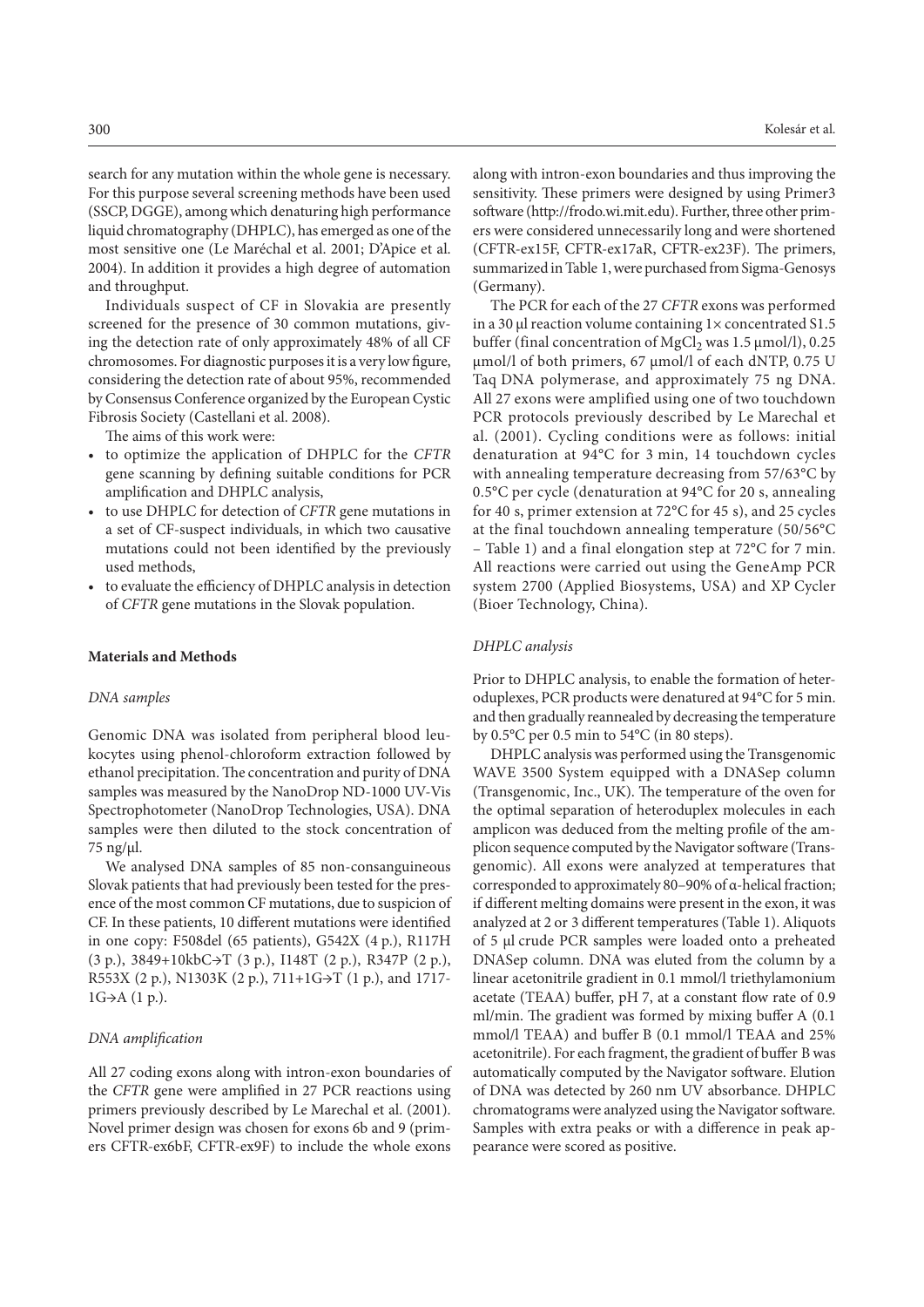| Table 1. PCR (primer sequences, final touchdown annealing temperatures) and DHPLC (oven temperature) analysis conditions for 27 |  |
|---------------------------------------------------------------------------------------------------------------------------------|--|
| exons of the CFTR gene                                                                                                          |  |

| Exon            | Primer name                | Sequence $5^{\prime}$ $\rightarrow$ 3'                  | Amplicon<br>length<br>(bp) | Final annealing<br>temperature<br>$(^{\circ}C)$ | Oven<br>temperature<br>$(^{\circ}C)$ |
|-----------------|----------------------------|---------------------------------------------------------|----------------------------|-------------------------------------------------|--------------------------------------|
| $\mathbf{1}$    | CFTR-ex1F<br>CFTR-ex1R     | TTgAgCggCAggCACC<br>gCACgTgTCTTTCCgAAgCT                | 182                        | 56                                              | 61.9<br>63.4                         |
| $\overline{2}$  | CFTR-ex2F<br>CFTR-ex2R     | CAAATCTgTATggAgACC<br>CAACTAAACAATgTACATgAAC            | 194                        | 50                                              | 55.3<br>57.5                         |
| 3               | CFTR-ex3F<br>CFTR-ex3R     | gAAATAggACAACTAAAATA<br>ATTCACCAgATTTCgTAGTC            | 259                        | 50                                              | 54.0<br>56.2                         |
| $\overline{4}$  | CFTR-ex4F<br>CFTR-ex4R     | CACATATggTATgACCCTCT<br>TTgTACCAgCTCACTACCTA            | 437                        | 56                                              | 56.0<br>57.7                         |
| 5               | CFTR-ex5F<br>CFTR-ex5R     | gTTgAAATTATCTAACTTTC<br>AACTCCgCCTTTCCAgTTgT            | 192                        | 50                                              | 53.5<br>55.1                         |
| 6a              | CFTR-ex6Af<br>CFTR-ex6aR   | TCCTTTTACTTgCTTTCTTTCA<br>TATgCATAgAgCAgTCCTggTT        | 344                        | 50                                              | 57.2<br>59.5                         |
| 6 <sub>b</sub>  | CFTR-ex6bF<br>CFTR-ex6bR   | TgACTTAAAACCTTgAgCAgTTCTT<br>gAggTggAAgTCTACCATgA       | 300                        | 56                                              | 54.2<br>56.1                         |
| $\overline{7}$  | CFTR-ex7F<br>CFTR-ex7R     | TgCTCAgATCTTCCATTCCAAg<br>AACTgATCTATTgACTgAT           | 390                        | 50                                              | 54.3<br>58.0<br>61.0                 |
| 8               | CFTR-ex8F<br>CFTR-ex8R     | AATgCATTAATgCTATTCTgATTC<br>AgTTAggTgTTTAgAgCAAACAA     | 190                        | 56                                              | 53.7<br>55.0                         |
| 9               | CFTR-ex9F<br>CFTR-ex9R     | ggCCATgTgCTTTTCAAACTA<br><b>CTTCCAgCACTACAAACTAgAAA</b> | 377                        | 56                                              | 55.4                                 |
| 10              | CFTR-ex10F<br>CFTR-ex10R   | TgATAATgACCTAATAATgAT<br>CATTCACAgTAgCTTACCCA           | 363                        | 50                                              | 50.0<br>55.5                         |
| 11              | CFTR-ex11F<br>CFTR-ex11R   | TgCCTTTCAAATTCAgATTgAgC<br>ACAgCAAATgCTTgCTAgACC        | 197                        | 56                                              | 56.4<br>57.8                         |
| 12              | CFTR-ex12F<br>CFTR-ex12R   | gAATCgATgTggTgACCATATTgT<br>CCAgTAgggCAgATCAgATTTgA     | 366                        | 50                                              | 54.5                                 |
| 13              | CFTR-ex13F<br>CFTR-ex13R   | TgCTAAAATACgAgACATATTgC<br><b>TACACCTTATCCTAATCCTAT</b> | 906                        | 50                                              | 53.8<br>57.0<br>59.1                 |
| 14a             | CFTR-ex14aF<br>CFTR-ex14aR | CACAATggTggCATgAAACT<br><b>gTATACATCCCCAAACTATCT</b>    | 256                        | 56                                              | 55.5<br>56.5                         |
| 14 <sub>b</sub> | CFTR-ex14bF<br>CFTR-ex14bR | gggAggAATAggTgAAgAT<br>TACATACAAACATagTggATT            | 175                        | 50                                              | 58.6<br>60.6                         |
| 15              | CFTR-ex15F<br>CFTR-ex15R   | CggAAATTCAgTAAgTAACTTTgg<br>AgCCAgCACTgCCATTAgAAA       | 401                        | 56                                              | 56.2<br>57.7                         |
| 16              | CFTR-ex16F<br>CFTR-ex16R   | CTgAATgCgTCTACTgTgATCCA<br>TgTgggATTgCCTCAggTTT         | 401                        | 56                                              | 53.3                                 |
| 17a             | CFTR-ex17aF<br>CFTR-ex17aR | AATCACTgACACACTTTgTCCACTT<br>ggCTCTTATAgCTTTTTTACAAgATg | 281                        | 56                                              | 56.1<br>57.5                         |
| 17 <sub>b</sub> | CFTR-ex17bF<br>CFTR-ex17bR | AATgACATTTgTgATATgAT<br>CTTAAATgCTTAgCTAAAgT            | 379                        | 50                                              | 54.7<br>58.0                         |
| 18              | CFTR-ex18F<br>CFTR-ex18R   | AgTCgTTCACAgAAgAgAgA<br>AATgACAgATACACAgTgACCCTCA       | 312                        | 50                                              | 56.2                                 |
| 19              | CFTR-ex19F<br>CFTR-ex19R   | gTgAAATTgTCTgCCATTCT<br>ACTCCATATAATAAAACATgTgTg        | 449                        | 50                                              | 57.0                                 |
| 20              | CFTR-ex20F<br>CFTR-ex20R   | ATCTTCCACTggTgACAggA<br>AAAgACAgCAATgCATAACAA           | 400                        | 50                                              | 57.3                                 |
| 21              | CFTR-ex21F<br>CFTR-ex21R   | AATgTTCACAAgggACTCCA<br>CAAAAgTACCTgTTgCTCCA            | 477                        | 56                                              | 52.2<br>55.1                         |
| 22              | CFTR-ex22F<br>CFTR-ex22R   | ATCAATTCAAATggTggCAggT<br>AATgATTCTgTTCCCACTgTgCT       | 370                        | 56                                              | 58.5                                 |
| 23              | CFTR-ex23F<br>CFTR-ex23R   | CggCAAggTAAATACAgATCAT<br>gCAggAACTATCACATgTgA          | 250                        | 56                                              | 54.3<br>57.2                         |
| 24              | CFTR-ex24F<br>CFTR-ex24R   | TCCCTgCTCTggTCTgACCTgC<br>CATgAggTgACTgTCCCACgAg        | 329                        | 56                                              | 59.3<br>61.2                         |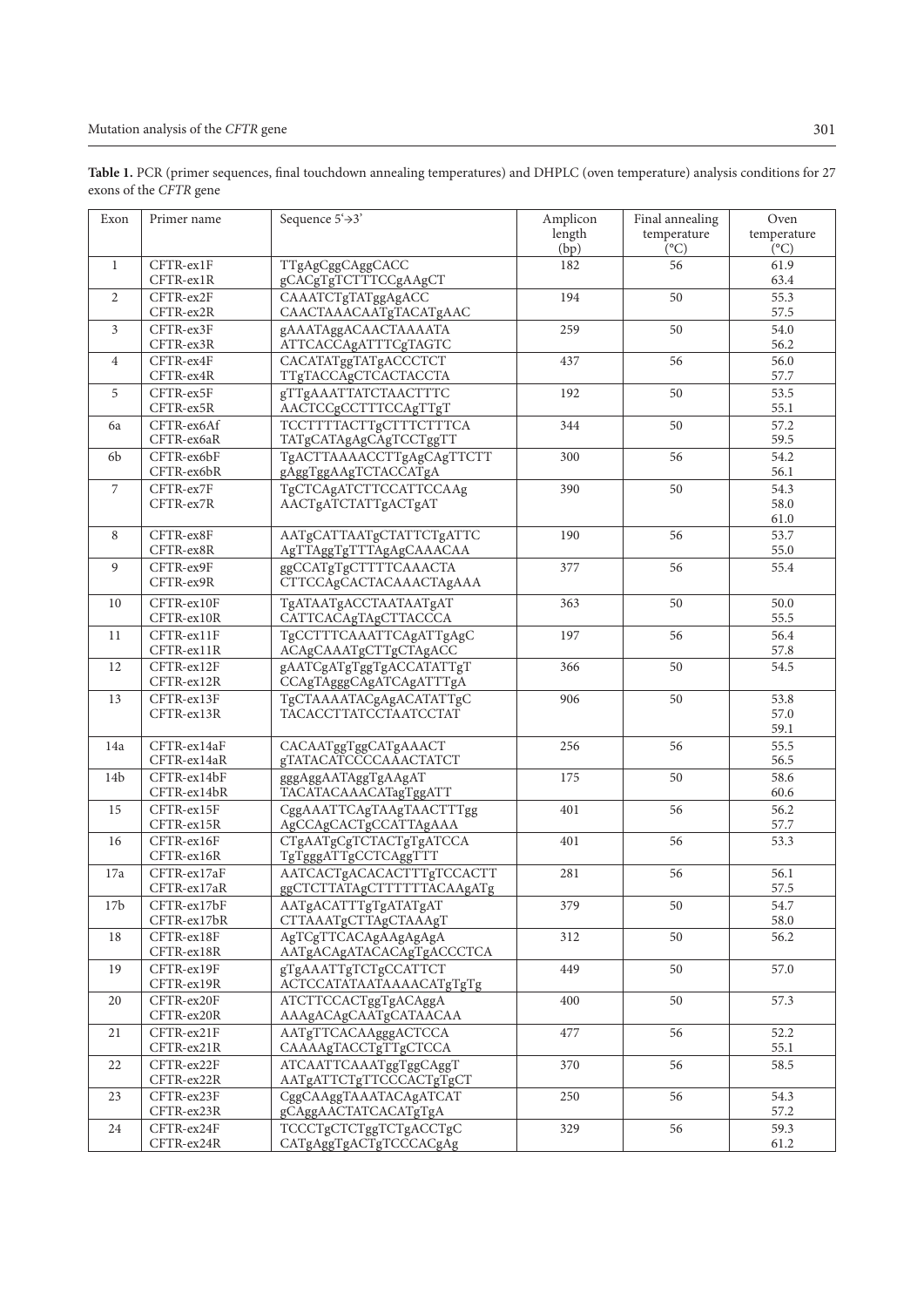

**Figure 1.** Melting profile of exon 17b of the *CFTR* gene. The coding sequence, represented by the blue rectangle contains two melting domains. The area of 5'and 3'ends start to melt at 55°C, whereas the central area starts to melt at 58°C (the amplicon was analyzed at 54.7°C and 58°C).



Figure 2. Elution profiles of exon 17b corresponding to three different *CFTR* mutations in heterozygous state (sample 517/04 – polymorphism 3272-93T/C; sample 311/94 – mutation 3272-26A→G; sample 206/02 – mutation R1066L) compared to a normal wild-type sample (122/03). DHPLC analysis was performed at 54.7°C.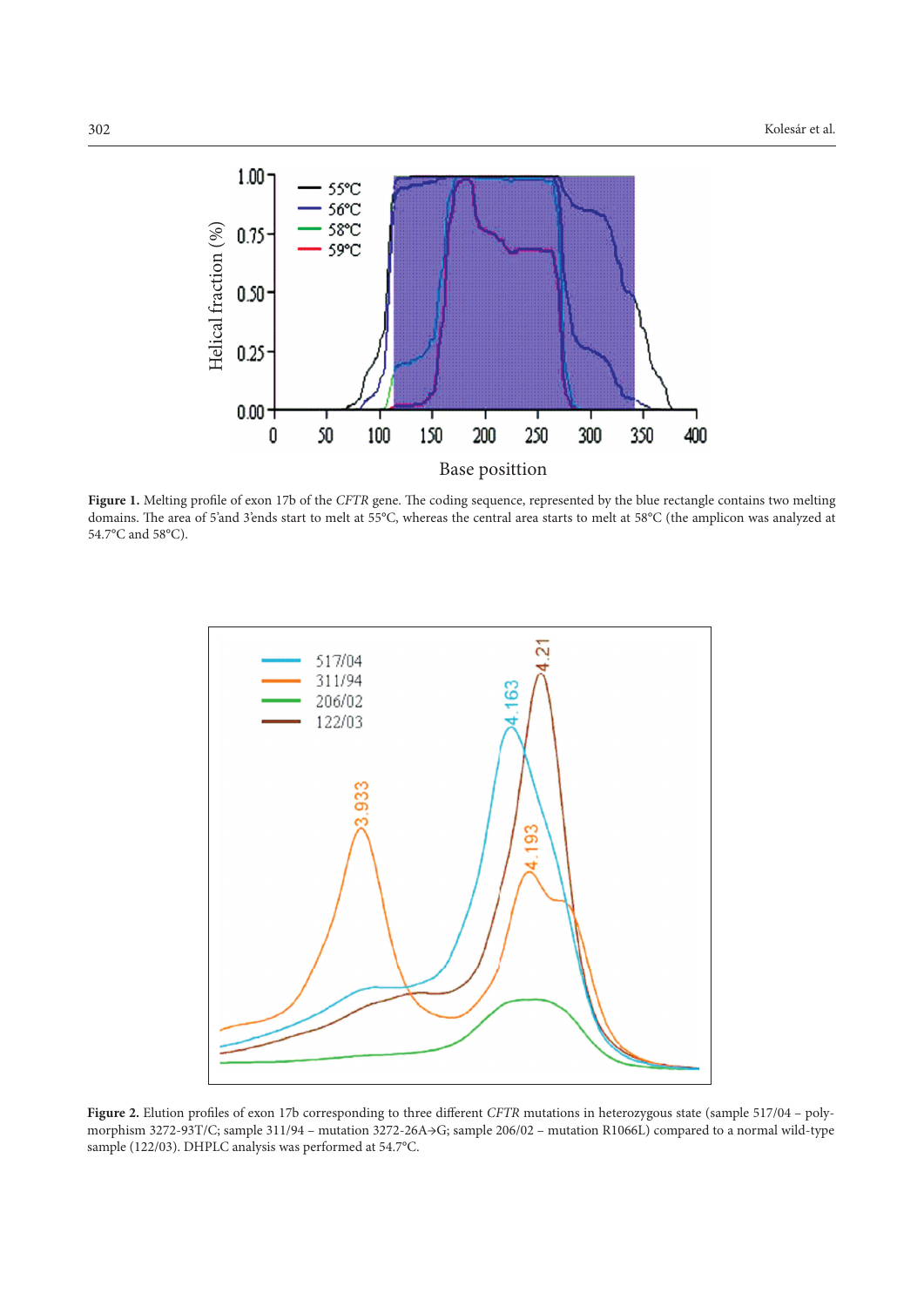# *Sequencing*

Samples showing abnormal elution profiles were reamplified from genomic DNA. PCR products were purified with the Wizard SV Gel and PCR Clean-Up System (protocol available at www.promega.com/tbs/tb308/tb308.pdf).

The sequencing reaction was performed with the BigDye Terminator v1.1 cycle sequencing kit in a 10 μl volume containing 25–30 ng DNA template, 2 pmol selected primer, 0.5 μl RR mix and  $1 \times BD$  buffer. Cycle sequencing was performed on the Veriti Thermal Cycler (Applied Biosystems, USA) using the recently described STeP cycle sequencing protocol (Platt et al. 2007). To remove excess dye terminator, extension products were purified by ethanol/sodium acetate precipitation. An aliquot of 12.5 μl Hi-Di formamide was added to the purified sequencing products, after which the products were denatured at 94°C for 5 min and analyzed by capillary electrophoresis on ABI PRISM 3100 Genetic Analyzer (Applied Biosystems). The sequencing data were processed by the Sequencing Analysis Software v5.2 (Applied Biosystems) and were analyzed using the Chromas software (Technelysium, Australia).

# **Results**

#### *DHPLC analysis*

The melting profiles were studied by using the Navigator software; the majority of the amplicons (18) showed two different melting domains and were therefore analyzed at two

**Table 2.** Mutations identified first time in Slovak CF patients

| Mutation                 | Location   | Number         |
|--------------------------|------------|----------------|
| R31C                     | exon 2     | 1              |
| 306insA                  | exon 3     | 1              |
| $712-1G \rightarrow T$   | intron 5   | $\overline{c}$ |
| G437D                    | exon 9     | 1              |
| $2184$ ins $A$           | exon 13    | $\overline{4}$ |
| R764X                    | exon 13    | 1              |
| $2143$ del $T$           | exon 13    | 1              |
| E831X                    | exon 14a   | 1              |
| <b>R851X</b>             | exon 14a   | 1              |
| H954P                    | exon 15    | 1              |
| $3120+33G \rightarrow T$ | intron 16  | 1              |
| 3272-26A>G               | intron 17a | 4              |
| R1066L                   | exon 17b   | 1              |
| $3600+2insT$             | intron 18  | 1              |
| S1159F                   | exon 19    | 1              |
| L1227S                   | exon 19    | 1              |
| 4108delT                 | exon 22    | 1              |
| H1375N                   | exon 22    | 1              |

different temperatures (e.g. exon 17b; Figure 1), seven exons were analyzed at a single temperature, and we have chosen three temperatures for exons 7 and 13 (Table 1).

When the DHPLC chromatographs were analyzed by the Navigator software, abnormal elution profiles (differing from the wild-type homozygous samples) were observed in 23 of 27 exons (for exons 8, 14b, 17a, and 23 no abnormal profiles were found). Examples of three different atypical (heterozygous) profiles and a homozygous profile observed during analysis of exon 17b are illustrated by Figure 2. The presence of profiles different from wild type was rare for the majority of exons, however, for exons 6b, 9, 10, 14a and 24 the heterozygous profiles were frequent due to the presence of common polymorphisms. Since in all of the 85 tested samples one mutation was found prior to our work, these mutations were used as positive controls of our DHPLC analysis. Indeed, all the mutations situated in the amplified sequence led to the formation of atypical elution profiles of the particular amplicons. Mutation 3849+10kbC→T could not be identified because it lies outside the chosen amplicons.

# *Sequencing*

For the five highly polymorphic amplicons (6b, 9, 10, 14a, 24) we sequenced all the samples showing less common heterozygous profile, and 4 samples for each common heterozygous profile. For the remaining 22 exons, we sequenced all samples showing an atypical profile and 4 samples with a homozygous profile as negative controls. Sequencing confirmed the presence of a mutation or a polymorphism in all amplicons that had showed abnormal elution profiles; in the homozygous controls no mutations were found. We identified the second mutation in 27 samples (32%), one sample contained 3 mutations (ΔF508, E831X, R851X). Overall we identified 28 different mutations, from which 18 were found for the first time in Slovak CF patients (Table 2), 4 of them (G437D, H954P, 3120+33G→T, H1375N) have not been previously described elsewhere in the world. In addition we identified

**Table 3.** Identified less common polymorphisms

| Location          | Number         |
|-------------------|----------------|
| exon 1            | 5              |
| exon <sub>3</sub> | 4              |
| intron 6a         | 6              |
| intron 8          | 9              |
| exon 10           | $\mathfrak{D}$ |
| exon 10           | 1              |
| exon 13           |                |
| intron 15         | 3              |
| intron 17a        | 5              |
| exon 19           | 2              |
| exon 20           |                |
|                   |                |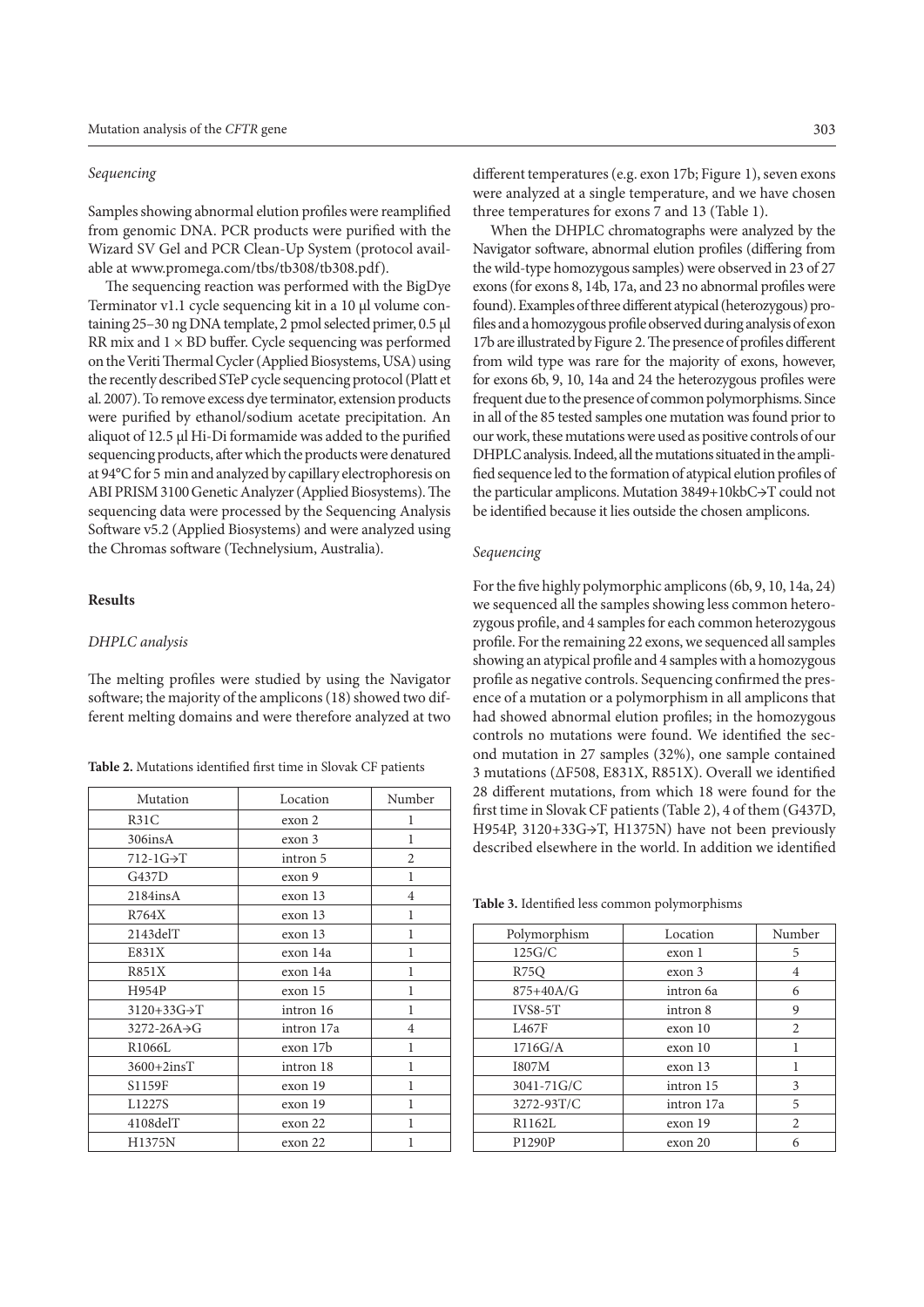17 different DNA polymorphisms, the less common ones are summarized in Table 3. The very frequent polymorphisms included TTGA repeats (intron 6a), 1001+11C/T (in 6b), 1342-12(GT)n (in 8), poly-T tract variations (in 8), M470V (exon 10), 2694T/G (ex 14a), and 4521G/A (ex 24).

## **Discussion**

We have identified 4 novel *CFTR* mutations, previously not reported in any other population, which can extend the database of known mutations.

G437D is a missense mutation produced by a nucleotide exchange of G to A at position 1442 in exon 9, leading to a substitution of glycine to aspartic acid at codon 427. It is a substitution of an uncharged to a negatively charged amino acid located in the cytoplasmic section joining the MSD1 and NBD1 domains. The CF patient carrying this mutation, carries 3849+10kbC→T on the other allele, is 21 years old, was diagnosed at 11.3 year, is pancretic sufficient, and has a milder lung disease. Since 3849+10kbC→T is known to be associated with a milder phenotype (Augarten et al. 1993), the severity of the G437D mutation from this case cannot be presumed.

H954P is a missense mutation involving a nucleotide exchange of A to C at position 2993 in exon 15, leading to a substitution of histidine by proline at codon 954. It is a substitution of a positively charged by an uncharged amino acid located in the MSD2 of the protein. The carrier of this mutation si suspect of CF, carries F508del on the other allele, is 13 years old, the clinical phenotype was not specified.

3120+33G→T is a mutation defined by a nucleotide change of G to T at position 3120+33 in the 5' part of intron 16. The mutation may impair mRNA splicing by affecting a splicing regulatory element (e.g. by disrupting a splicing enhancer or activating a splicing silencer) or it may be a sequence variation with minimal impact on the phenotype. The carrier of this mutation is suspect of CF, carries F508del on the other allele, is 5 years old, the clinical phenotype was not specified.

H1375N is a missense mutation involving a nucleotide exchange of C to A at position 4255 in exon 22, leading to a substitution of histidine to asparagine at codon 1375. It is a substitution of a positively charged to an uncharged amino acid located in the NBD2 of the protein. The patient carried F508del on the other allele, is 51 years old, is pancreatic insufficient with chronic pancreatitis, and has no lung manifestation of the disease. Hence H1375N probably leads to a milder phenotype (because F508del represents a severe mutation).

Screening for the 30 most common mutations of the *CFTR* gene in 335 Slovak patients (that is 670 chromo-

304 Kolesár et al.

somes) registered with clinical diagnosis of CF confirmed, up to present, 319 mutation carrying chromosomes, which represents only about 48% of all CF chromosomes. It is obvious that for ensuring effective mutation based diagnostics significantly higher detection rate should be achieved. According to recommendations of the Consensus Conference organized by the European Cystic Fibrosis Society (Castellani et al. 2008) this figure should be at least 95%. DHPLC analysis and subsequent sequencing of the respective amplicons increased the detection rate in our cohort to 66%. Even this figure, however, does not reach the recommended detection rate, nor the rate achieved in other populations using the same approach. For example D'Apice et al. (2004) were able to identify *CFTR* mutations in 88% of CF chromosomes, and even Le Maréchal et al. (2001) report on 98% figure. Several factors can stand in the background. One of them is undoubtedly the sensitivity of DHPLC. Oven temperature is the most important parameter that affects the sensitivity of DHPLC in detecting mutations. In this study, the analysis temperatures for each amplicon were deduced from the melting profiles computed by the Navigator software. Due to the lack of different mutations found in Slovak population prior to our study, the accuracy of oven temperatures proposed by us for the analysis of particular exons could not be empirically verified for all exons (there were only 8 different mutations located in 6 exons identified in our set of DNA samples by previously used methods, however, all of these mutations led to the formation of different elution profiles compared to wild type). Therefore it can not be excluded that some mutations in some amplicons escaped DHPLC detection. On the other hand, we can not exclude a different mutation scale in Slovak CF patients compared to that in populations mentioned above. Namely, disease causing mutations can even be localized in introns, not included into amplicons. Further, according to Férec et al. (2006) large deletions of entire exons or multiple exons would also be missed, because in patients heterozygous for such mutations no heteroduplexes would be formed. Indeed, such deletions have been found to account for about 20% of unidentified CF chromosomes. Analysis of large rearrangements in the *CFTR* gene we plan to accomplish in the near future.

In conclusion, however, it can be stated, that DHPLC approach significantly increases the mutation detection rate in the *CFTR* gene, and considering that it is far less demanding in terms of both financing and laboratory time (processing time) in comparison with mutation detection by sequencing the entire gene. Thus it is beneficial to involve DHPLC approach into cascade screening of *CFTR* mutations in CF patients for whom the screening for the most common mutations in the given population did not reveal both disease causing mutations.